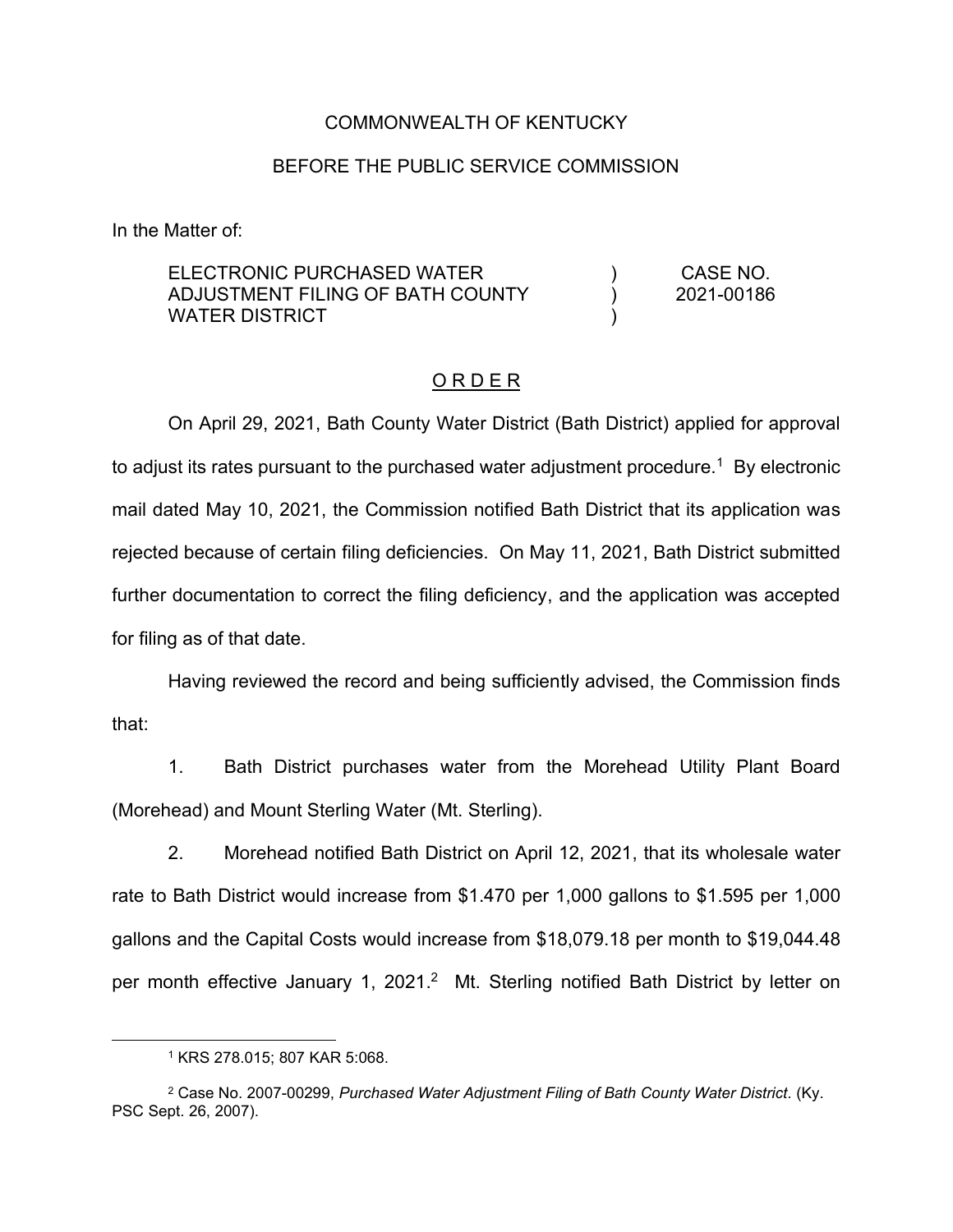May 24, 2019, that its wholesale rate to Bath District would increase from \$3.11 per 1,000 gallons to \$3.17 per 1,000 gallons effective July 1, 2019.<sup>3</sup> Bath District proposes to increase the water rates to its customers effective April 15, 2021, to reflect the increased cost of purchased water.

3. Bath District proposed a purchased water adjustment factor of \$0.16 per 1,000 gallons in its application.

4. During the 12 months ended March 31, 2021, Bath District purchased 409,580,000 gallons of water from Morehead and purchased 20,901,000 gallons of water from Mt. Sterling. During the same period, Bath District sold 404,453,000 gallons of water. The increase in the cost of purchased water is \$64,035.16, resulting in a purchased water adjustment factor of \$0.16 per 1,000 gallons.

5. The purchased water adjustment factor of \$0.16 per 1,000 gallons, as calculated in Appendix A to this Order, is fair, just and reasonable and should be approved.

6. Bath District's proposed rates should be approved.

7. The rates, as set forth in Appendix B to this Order, are fair, just and reasonable and should be approved for water service rendered by Bath District on and after April 15, 2021.

While the Commission finds that Bath District has supported its application for a purchase water adjustment, the Commission observes that Bath District's application for a purchase water adjustment raises questions regarding Morehead's compliance with the

<sup>3</sup> TFS 2019-00303 (Ky. PSC filed May 24, 2019); Commission accepted the tariff for filing by letter dated June 18, 2019.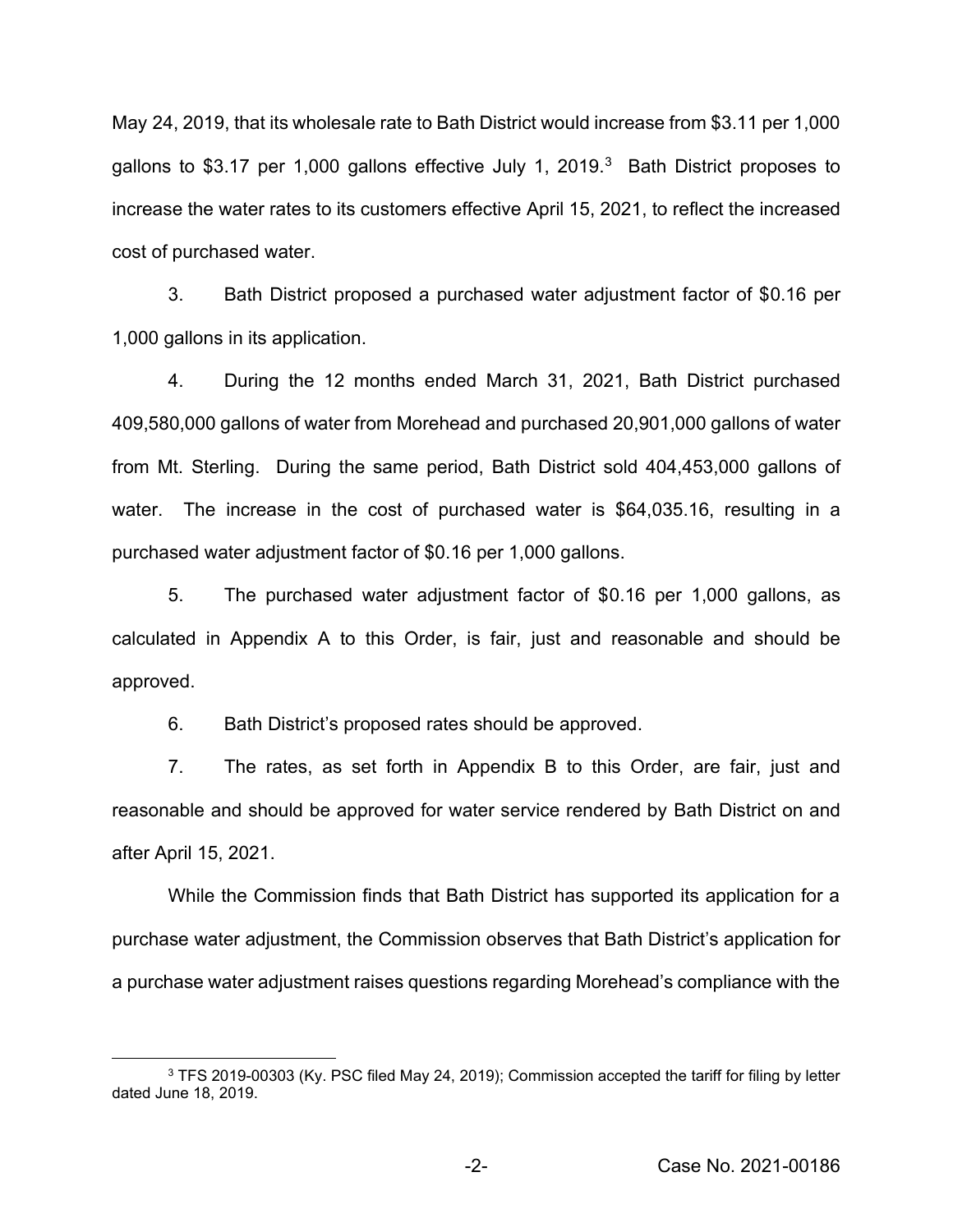2000 Interlocal Agreement, which serves as Morehead's tariff for service provided to Bath District.<sup>4</sup>

IT IS THEREFORE ORDERED that:

1. The purchased water adjustment factor of \$0.16 per 1,000 gallons is approved.

2. The rates proposed by Bath District are approved.

3. The rates as set forth in Appendix B to this Order are approved for water service rendered by Bath District on and after April 15, 2021.

4. Within 20 days of the date of entry of this Order, Bath District shall file with the Commission, using the Commission's electronic Tariff Filing System, revised tariff sheets showing the rates approved herein.

5. Bath District shall make a post-case filing confirming Morehead's reimbursement or credit of any purchased water costs imposed prior to the April 12, 2021 notice.

6. This case is closed and removed from the Commission's docket.

<sup>4</sup> *See* Case No. 2007-00299, *Purchased Water Adjustment of Bath County Water District* (Ky. PSC Sept. 26, 2007) Order.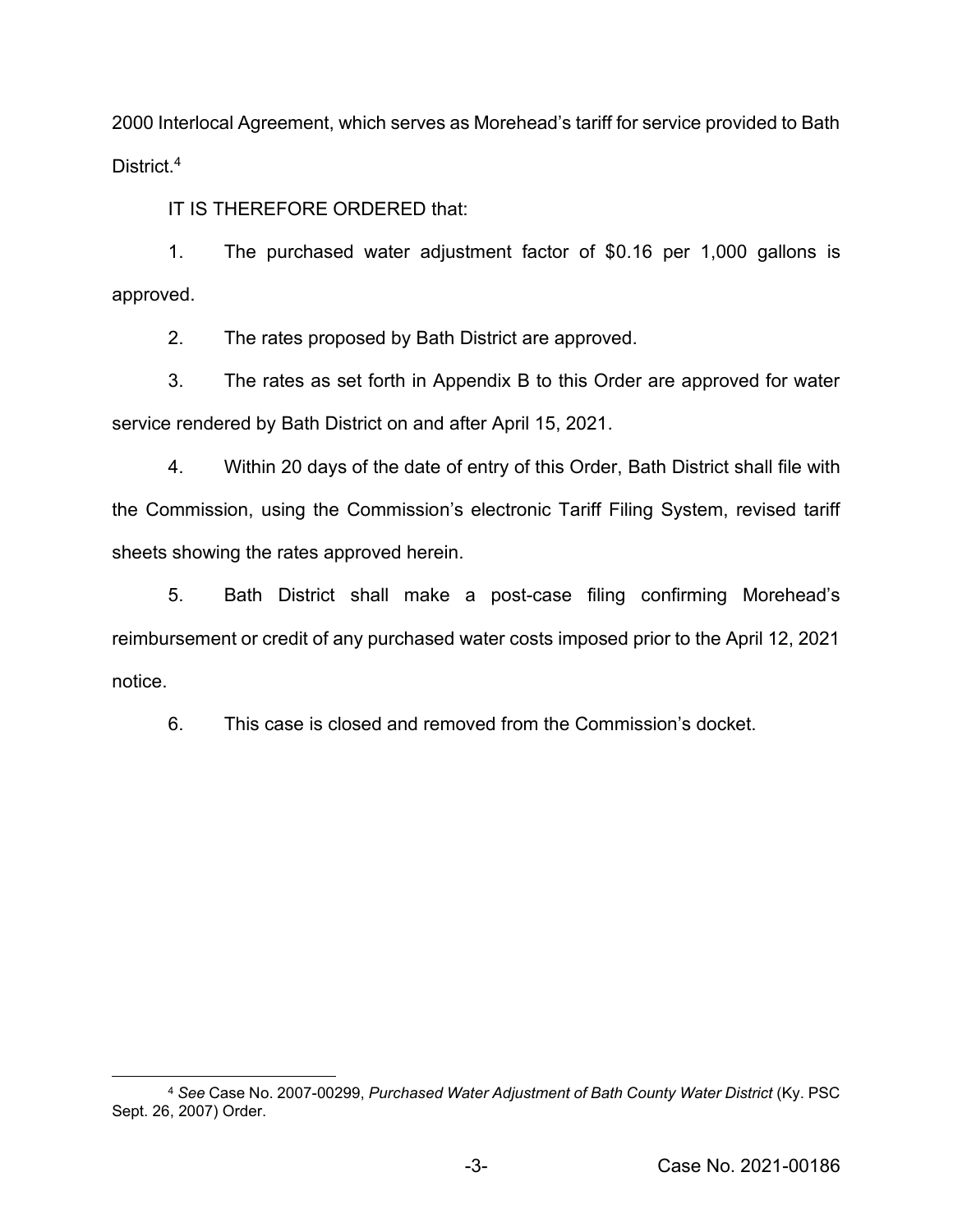By the Commission



ATTEST:

Bidwell

Executive Director

Case No. 2021-00186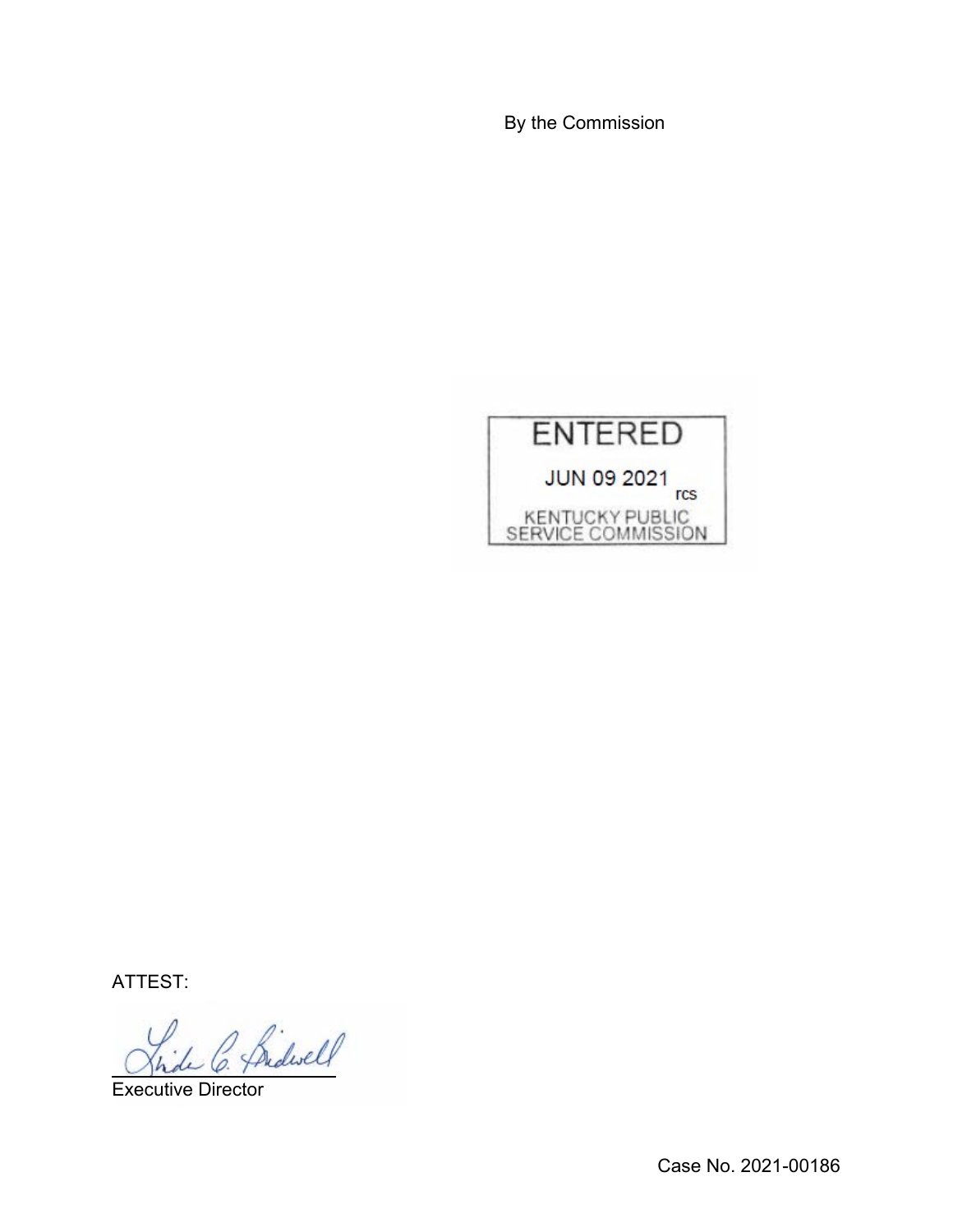# APPENDIX A

# APPENDIX TO AN ORDER OF THE KENTUCKY PUBLIC SERVICE COMMISSION IN CASE NO. 2021-00186 DATED JUN 09 2021

|                                                   | <b>Base Rate</b> |           | <b>New Rate</b>            | Increase    |
|---------------------------------------------------|------------------|-----------|----------------------------|-------------|
| <b>Morehead Utility Plant Board</b>               |                  |           |                            |             |
| <b>Purchases in Gallons</b>                       | 409,580,000      |           | 409,580,000                |             |
| Rate per 1,000 Gallons                            | \$1.470/1,000    |           | \$1.595/1,000              |             |
|                                                   | \$602,082.60     |           | \$653,280.10               | \$51,197.50 |
|                                                   |                  |           |                            |             |
| <b>Capital Costs</b>                              | \$18,079.18      |           | \$19,044.48                |             |
|                                                   | 12 months        |           | 12 months                  |             |
|                                                   | \$216,950.16     |           | \$228,533.76               | \$11,583.60 |
|                                                   |                  |           |                            |             |
| Mt. Sterling Water<br><b>Purchases in Gallons</b> | 20,901,000       |           | 20,901,000                 |             |
|                                                   |                  |           |                            |             |
|                                                   | \$3.11/1,000     |           | \$ 3.17/1,000              |             |
|                                                   | \$65,002.11      |           | \$66,256.17                | \$1,254.06  |
| Total                                             | \$884,034.87     |           | \$948,070.03               |             |
| Increased water cost                              |                  |           |                            | \$64,035.16 |
|                                                   |                  |           |                            |             |
|                                                   |                  |           |                            |             |
| Increased water cost                              |                  |           | \$64,035.16                |             |
| Divided by Gallons sold/1000                      |                  |           | 404,453,000                |             |
| Purchased water adjustment factor                 |                  |           | \$0.1583 per 1,000 Gallons |             |
|                                                   |                  |           |                            |             |
|                                                   |                  | <b>or</b> | \$ 0.16 per 1,000 Gallons  |             |
|                                                   |                  |           |                            |             |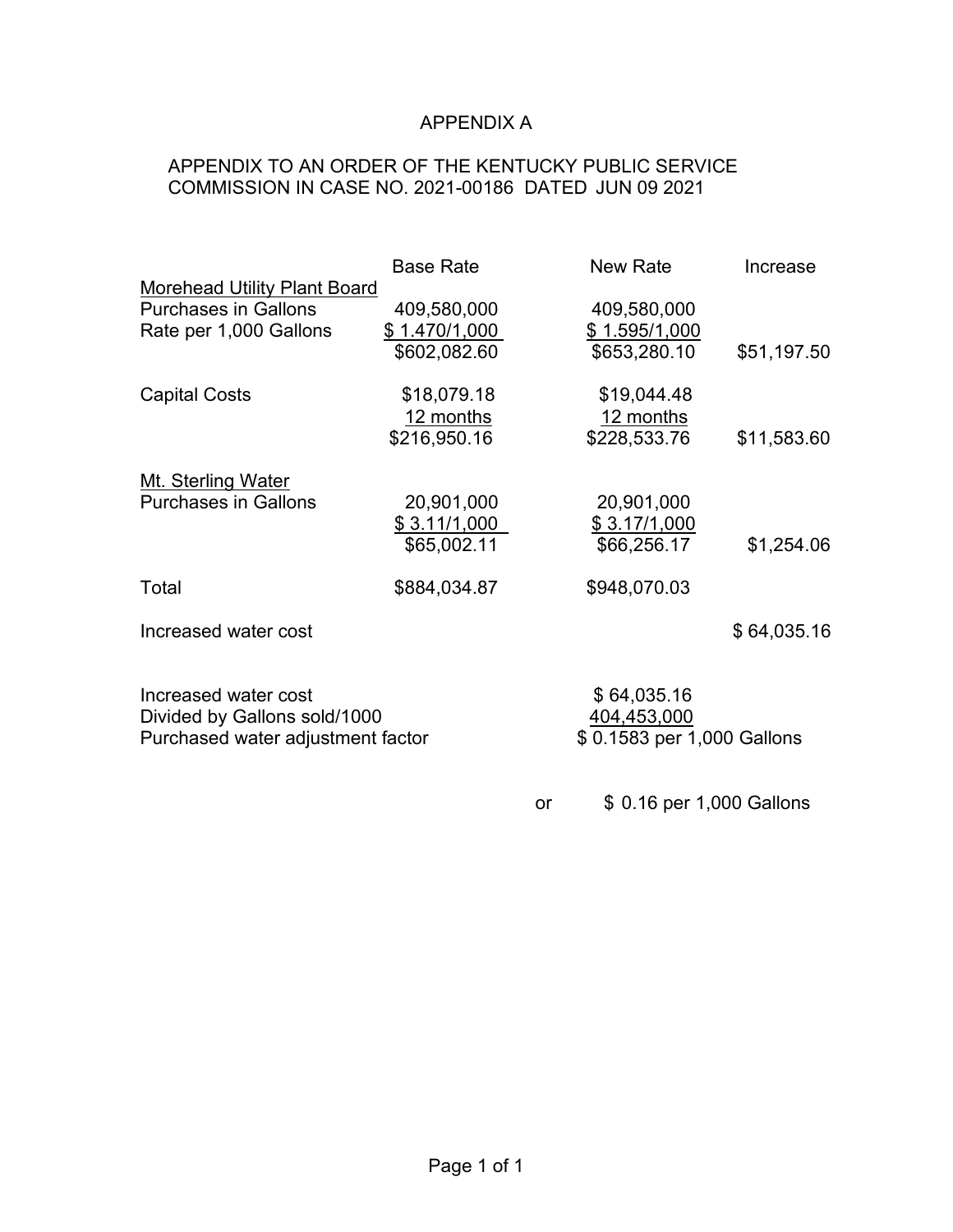## APPENDIX B

## APPENDIX TO AN ORDER OF THE KENTUCKY PUBLIC SERVICE COMMISSION IN CASE NO. 2021-00186 DATED JUN 09 2021

The following rates and charges are prescribed for the customers in the area served by Bath County Water District. All other rates and charges not specifically mentioned herein shall remain the same as those in effect under the authority of the Commission prior to the effective date of this Order.

### Monthly Water Rates

5/8- x 3/4-lnch Meter

| First       | 2,000 Gallons  | \$16.78 Minimum Bill |
|-------------|----------------|----------------------|
| <b>Next</b> | 3,000 Gallons  | .00654 per gallon    |
| <b>Next</b> | 5,000 Gallons  | .00511 per gallon    |
| <b>Next</b> | 10,000 Gallons | .00445 per gallon    |
| <b>Next</b> | 30,000 Gallons | .00423 per gallon    |
| Over        | 50,000 Gallons | .00411 per gallon    |

## 1-lnch Meter

| First | 10,000 Gallons |
|-------|----------------|
| Next  | 10,000 Gallons |
| Next  | 30,000 Gallons |
| Over  | 50,000 Gallons |

## 2-lnch Meter

| First | 50,000 Gallons |
|-------|----------------|
| Over  | 50,000 Gallons |

Leak Adjustment Rate ... and 200334 per gallon

Wholesale Rates Sharpsburg Water District .00382 per gallon City of Frenchburg ... City of Frenchburg ... The state of the state of the state of the state of the state of the state of the state of the state of the state of the state of the state of the state of the state of the sta City of Owingsville **...** 200296 per gallon

| 316.78 Minimum Bill |
|---------------------|
| .00654 per gallon   |
| .00511 per gallon   |
| .00445 per gallon   |
| .00423 per gallon   |
| .00411 per gallon   |

\$61.95 Minimum Bill  $.00445$  per gallon  $.00423$  per gallon .00411 per gallon

\$233.35 Minimum Bill .00411 per gallon

Bulk Sales .00890 per gallon